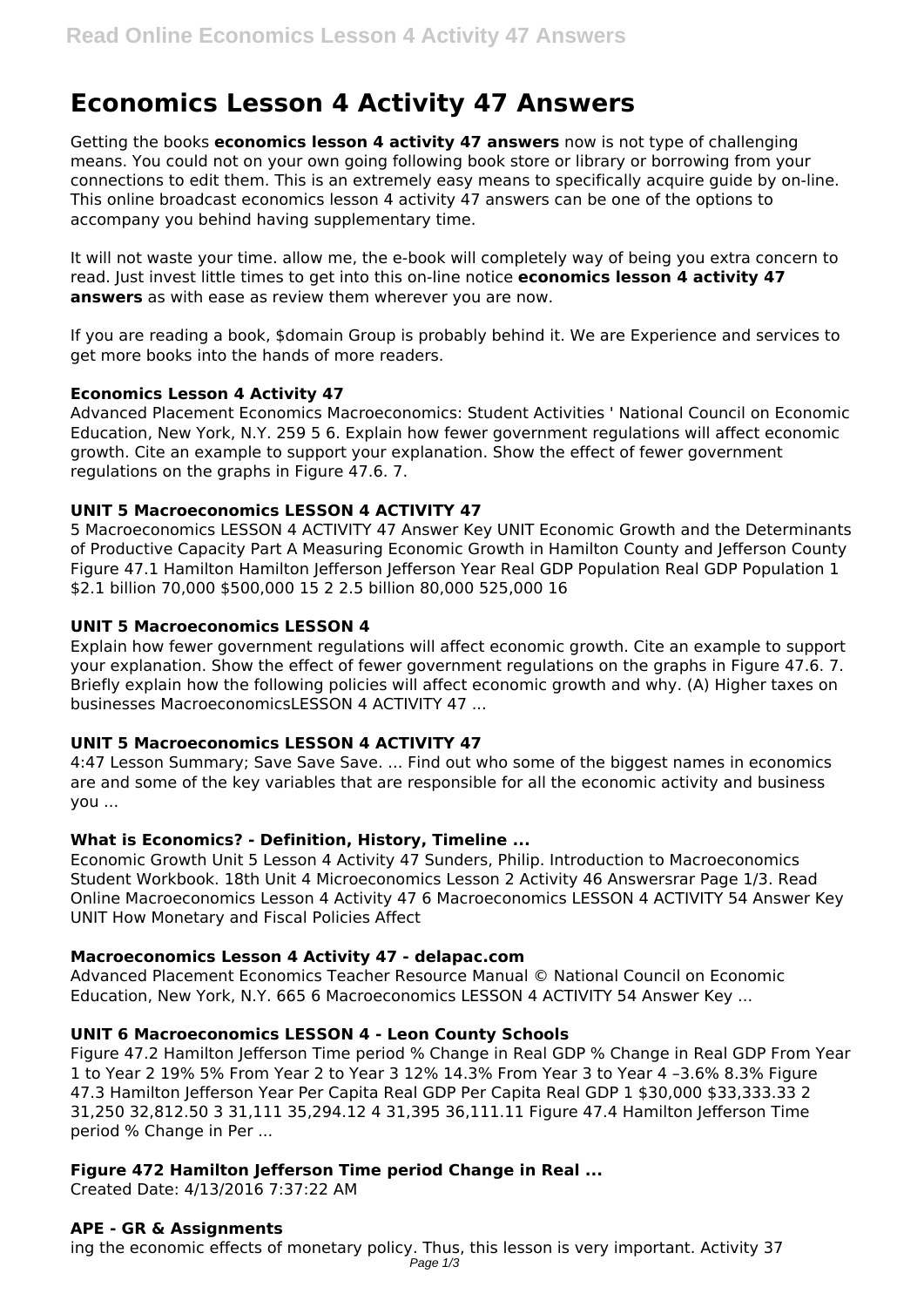provides the students with practice in calculating the deposit expansion multiplier and an opportunity to under-stand it and its effect on the money supply. Objectives 1. Explain the economic function of financial intermediaries. 2.

# **UNIT 4 Macroeconomics LESSON 3 - Denton ISD**

Advanced Placement Economics Teacher Resource Manual © National Council on Economic Education, New York, N.Y. 611 5 Macroeconomics LESSON 3 ACTIVITY 46 Answer Key ...

## **UNIT 5 Macroeconomics LESSON 3 - Weebly**

1960 117 66 4 70 5.7% 60% 1970 137 79 4 83 4.8% 61% 1980 168 99 8 107 7.5% 64% 1990 188 117 7 124 5.6% 66% 2000 209 135 6 141 4.3% 67% 1. In which year was the economy very close to full employment as indicated in the Humphrey-Hawkins Act? 2000. The unemployment rate was the lowest in that year. 2.

## **UNIT 2 Macroeconomics Answer Key**

Share My Lesson is a destination for educators who dedicate their time and professional expertise to provide the best education for students everywhere. Share My Lesson members contribute content, share ideas, get educated on the topics that matter, online, 24/7.

# **Social Studies Lesson Plans & Activities | Share My Lesson**

(4) Average Product 10 121/2 121/3 113/4 10 77/8 68/9 (1) Inputs of the Variable Resource (labor) (2) Total Product 10 25 47 55 60 63 63 62 (3) Marginal Product / Al 10 15 12 10 131 Source: Campbell McConnell and Stanley Brue, Economics, 13th ed., 1996. Activity written bv John Morton, National Council on Economic Education, New York, N.Y.

## **Barnesville Public Schools / Homepage**

Microeconomics LESSON 3 ACTIVITY 48 UNIT Adapted from Robert W. Pulsinelli and Roger LeRoy Miller, Student Learning Guide to Accompany Economics Today, 8th edition (New York: HarperCollins College Publishers, 1994). Figure 48.1 Wages and Labor.50 0 1.00 1.50 2.00 2.50 3.00 3.50 4.00 4.50 5.00 \$5.50 QUANTITY OF LABOR WAGE RATES 100 200 300 400 ...

# **UNIT 4 Microeconomics LESSON 3 ACTIVITY 48**

Leonard E. Read (1898–1983) established the Foundation for Economic Education in 1946. For the next 37 years he served as FEE's president and labored tirelessly to promote and advance liberty. He was a natural leader who, at a crucial moment in American history, roused the forces defending individual freedom and private property.

# **I, Pencil by Leonard E. Read - Foundation for Economic ...**

6 Macroeconomics LESSON 1 ACTIVITY 50 Answer Key UNIT Economic Efficiency and Gains from Trade Underline the correct words in parentheses and complete the questions. 1. The following table gives the number of hours it takes in the United States and Scotland, ... 6 Macroeconomics LESSON 1 ACTIVITY 50

#### **UNIT 6 Macroeconomics LESSON 1**

Law Economics and Ethics (10) Education (11) Public Health (1) Learning and Memory (53) Memory (10) ... (4) Image (4) Interactive (47) Lesson Plan (43) Video (76) Web Tool (31) Series. Blog (3) Brain Awareness Video Contest (3) ... Join us to explore this and other questions about engaging in outreach activities.

## **For Educators - BrainFacts**

The economy of the People's Republic of China, described as socialism with Chinese characteristics since the 12th National Congress of the Communist Party of China in 1982, is a mixed socialist market economy which is composed of state-owned enterprises and domestic and foreign private businesses and uses economic planning. The income generated by state-owned enterprises accounted for about 40 ...

#### **Economy of China - Wikipedia**

Advanced Placement Economics Macroeconomics: Student Activities ' National Council on Economic Education, New York, N.Y. 243 5 2. Shift one of the curves on Figure 44.2 to indicate what occurs in the loanable funds market if government spending increases without any increases in tax revenue